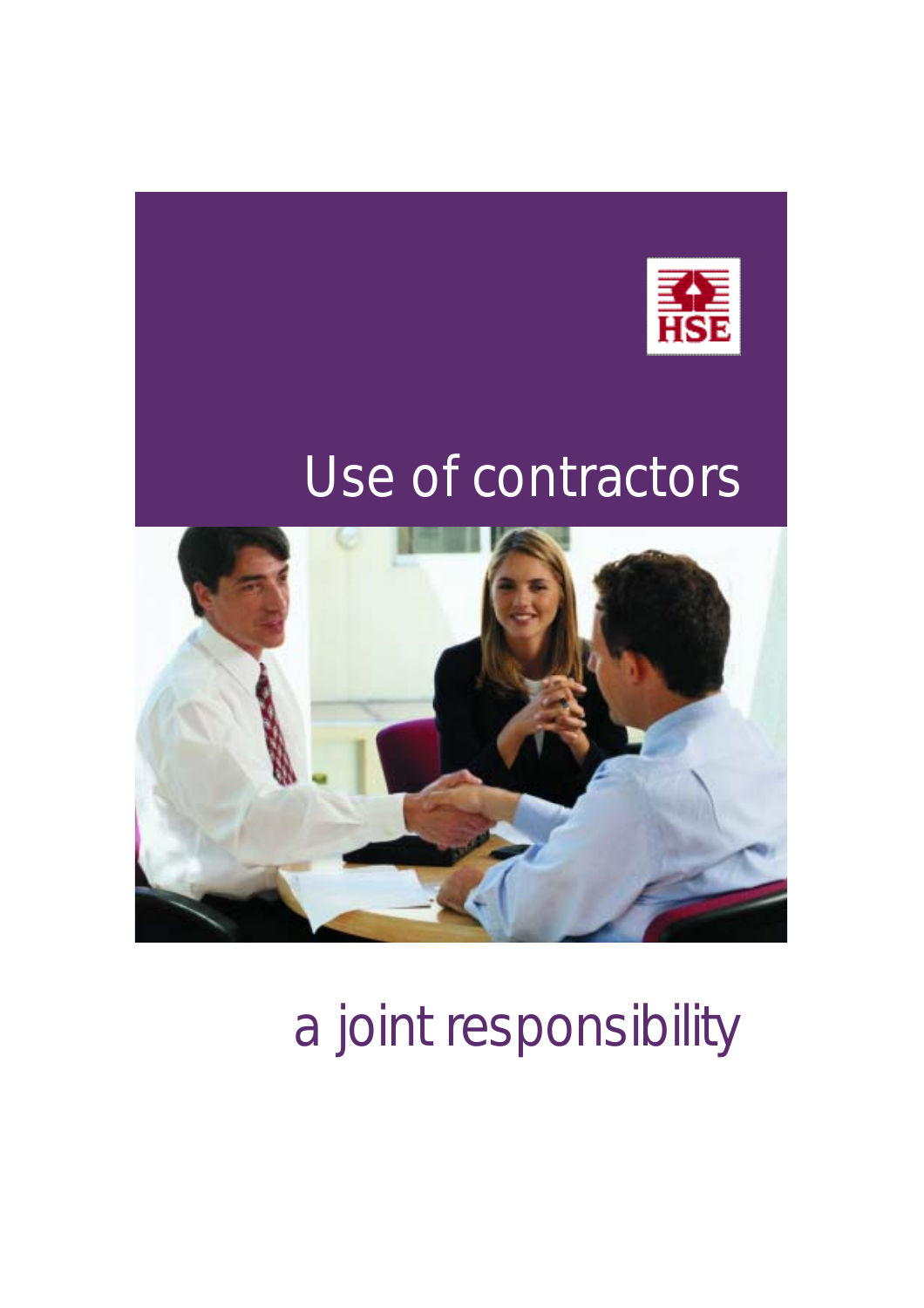The words 'client' and 'contractor' are used throughout this leaflet. For the purposes of this leaflet, client means any employer in the public or private sector who uses contractors. Contractor means anyone brought in by a client to work at the client's premises who is not an employee of the client. However, the guidance in this leaflet does not apply to agency or mobile workers (HSE will issue separate guidance about these workers later). Nor does it apply to deliveries to the client's premises or work activities covered by the Construction (Design and Management) Regulations 1994 (CDM). Where CDM applies, clients, contractors and others have specific legal responsibilities.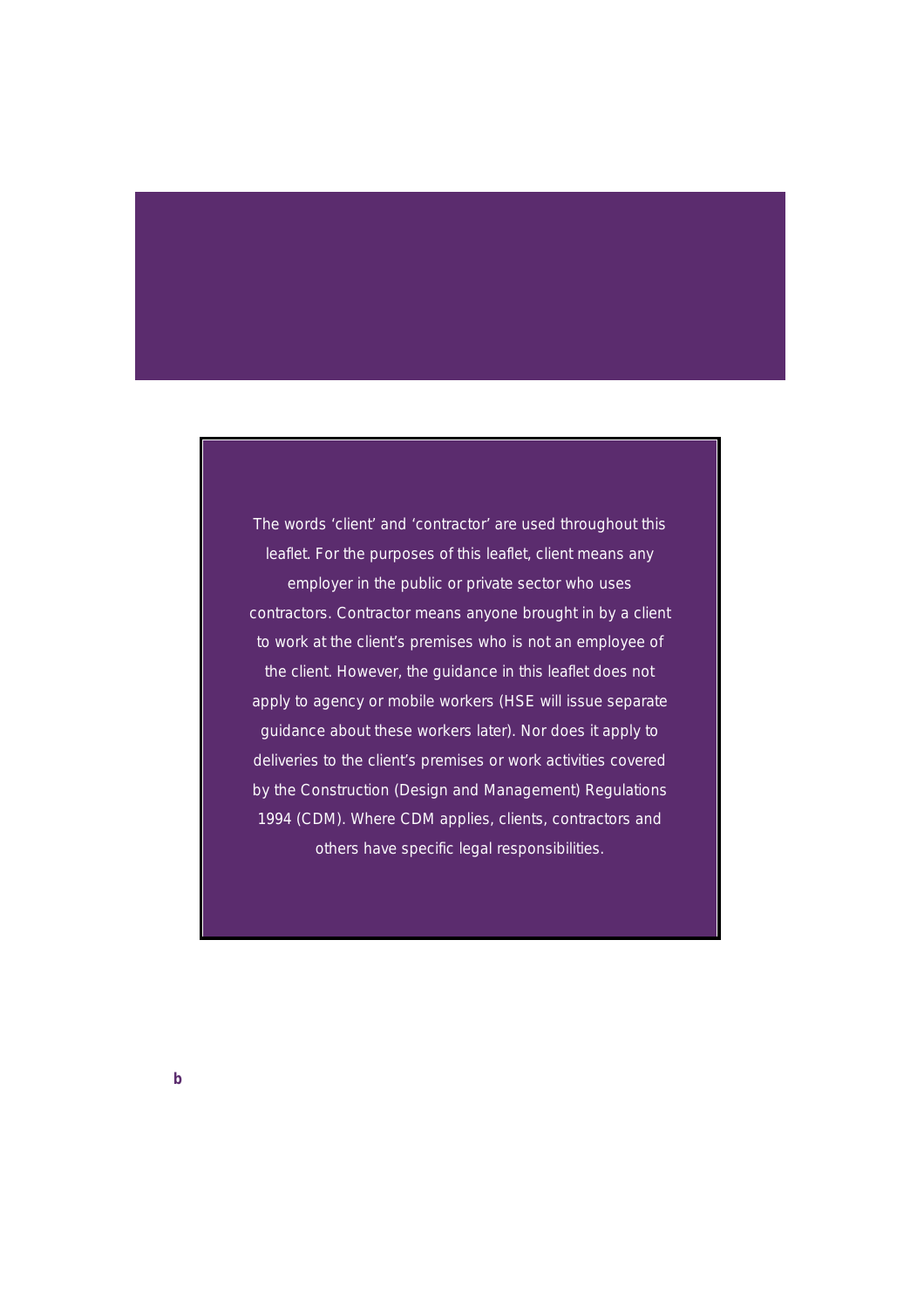### **INTRODUCTION**

This leaflet is aimed at situations where clients use contractors. It clarifies the general health and safety responsibilities of clients and contractors to protect each other, their workforce and anyone else (eg visitors, people living nearby and other members of the public). These responsibilities, if not properly managed, can lead to events that could prove costly to all parties. The leaflet includes case studies showing what can happen when things go wrong. As well as the immediate effects, further consequences can arise from delays to the work and claims for damages. All parties must co-operate to ensure that health and safety is properly managed - this will avoid things going wrong in the first place.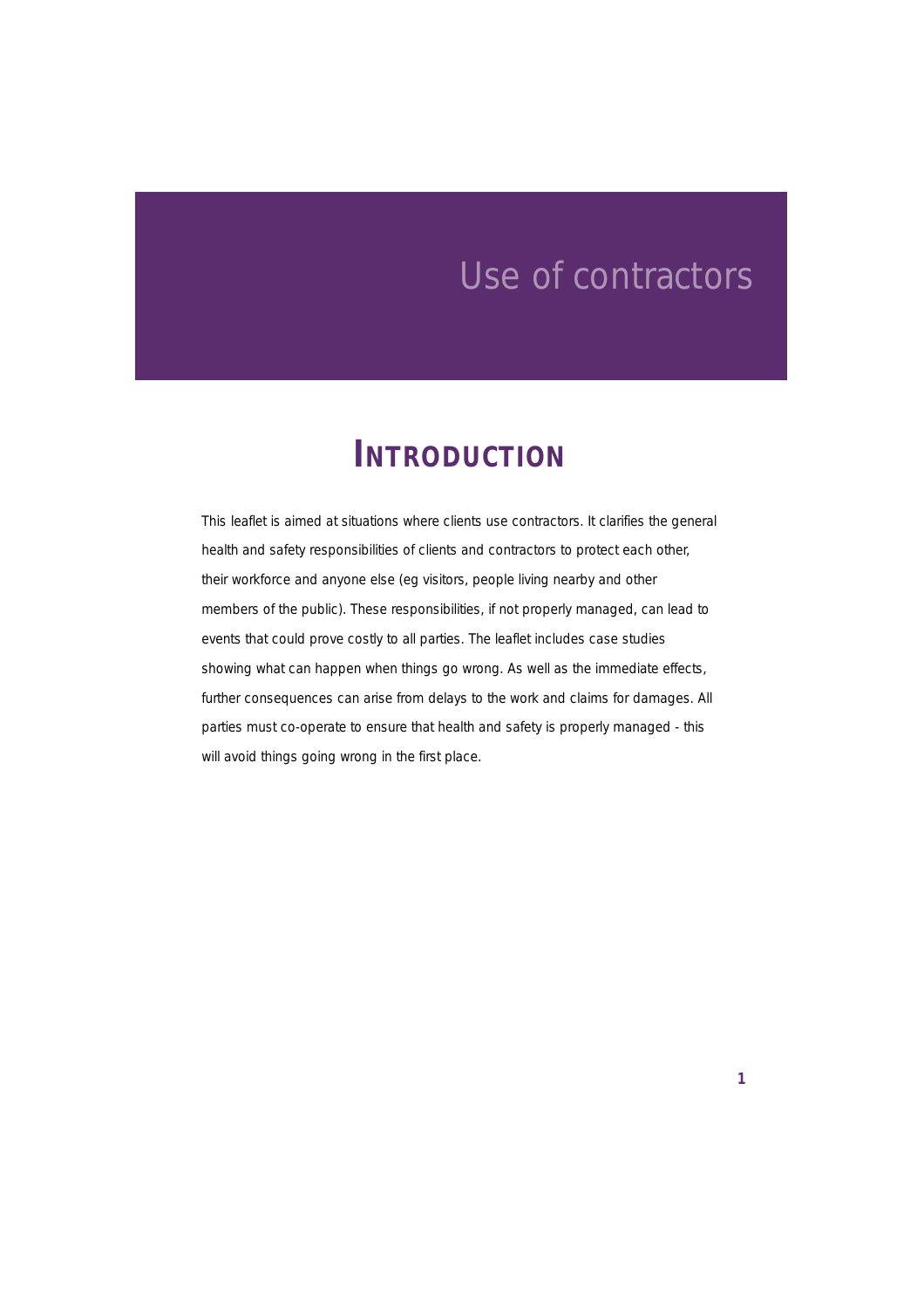### **YOUR RESPONSIBILITIES**

Work undertaken for a client by a contractor is usually covered by a civil contract. It is good practice for health and safety requirements to be written in to such a contract. However, health and safety responsibilities are defined by the criminal law and cannot be passed on from one party to another by a contract.

In any client/contractor relationship, **both parties** will have duties under health and safety law. Similarly, if the contractor employs sub-contractors to carry out some or all of the work, all parties will have some health and safety responsibilities. The extent of the responsibilities of each party will depend on the circumstances.

#### **Key message:**

#### **Both parties will have duties under health and safety law**

**Contractors provided a scaffold onto a fragile, unfenced roof, which was 10 m off the ground, so that a new leak testing technique requiring access to a roof vent could be tested. An operator walked onto the roof and fell to his death through a fragile vent. The client was found guilty and fined £27 000 plus costs for failing to provide adequate information and supervision. The contractor was found guilty and fined £3000 plus costs for failing to implement straightforward controls and safeguards.**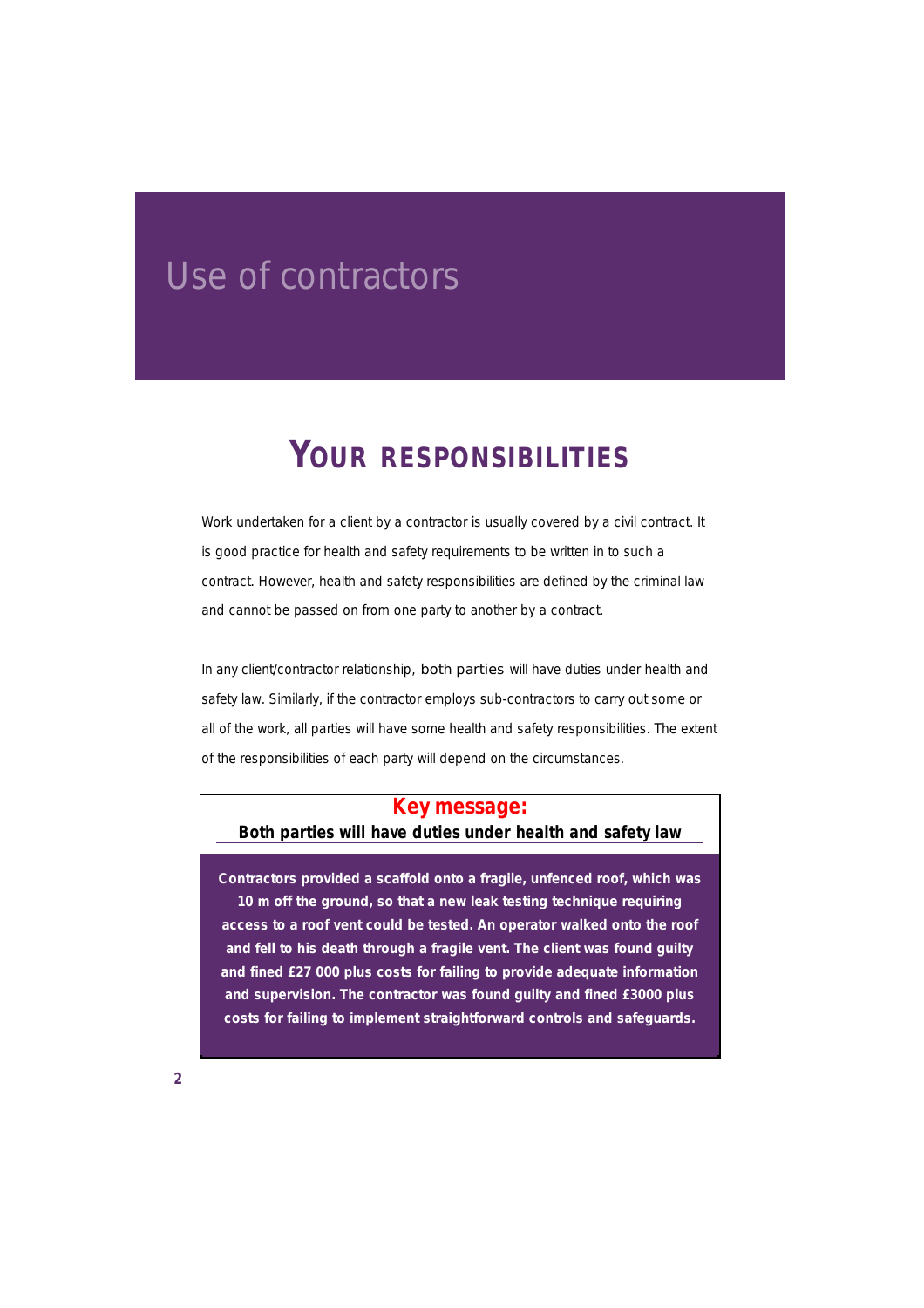### **WHAT YOU NEED TO DO**

#### **Identify the job**

Clients need to clearly identify all aspects of the work they want the contractor to do, including work falling within the preparation and completion phases. The level of risk will depend on the nature of the job. Whatever the risk, clients need to consider the health and safety implications of the job they want done. This will involve selecting someone suitable to do the job, assessing the risks, deciding what information, instruction and training is required, how co-operation and co-ordination between all parties is achieved, how the workforce is to be consulted and the level of management and supervision required.

#### **Select a suitable contractor**

Clients need to satisfy themselves that contractors are competent (ie they have sufficient skills and knowledge) to do the job safely and without risks to health and safety. The degree of competence required will depend on the work to be done. Make sure contractors know and understand what performance you expect. Explain your health and safety arrangements to them. Show them your procedures, permit systems, health and safety policy statement and make sure they understand and will act in accordance with it.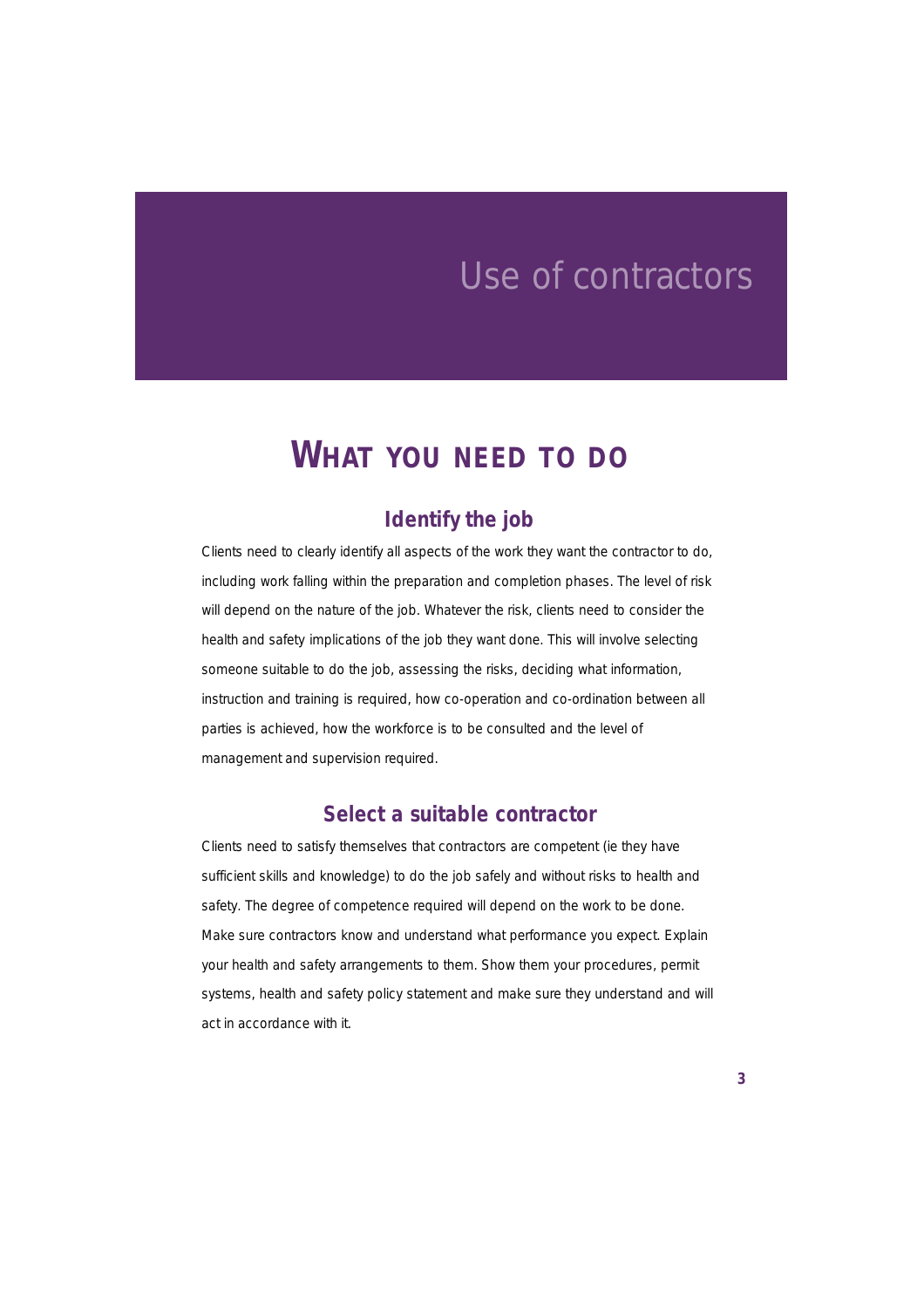You need to decide how you will determine a contractor's competence. You could, for example, ask prospective contractors:

- ▼ what experience they have in the type of work you want done;
- $\blacktriangledown$  what their health and safety policies and practices are;
- $\blacktriangledown$  about their recent health and safety performance (number of accidents etc);
- $\blacktriangledown$  what qualifications and skills they have:
- Their selection procedure for sub-contractors;
- $\blacktriangledown$  for their safety method statement:
- $\blacktriangledown$  what health and safety training and supervision they provide;
- $\blacktriangledown$  their arrangements for consulting their workforce;
- If they have any independent assessment of their competence;
- **V** if they are members of a relevant trade or professional body; or
- ▼ whether they or their employees hold a 'passport' in health and safety training. This is a growing trend in some industries.

You can then decide how much evidence (eg references) you need to seek in support of what prospective contractors have told you.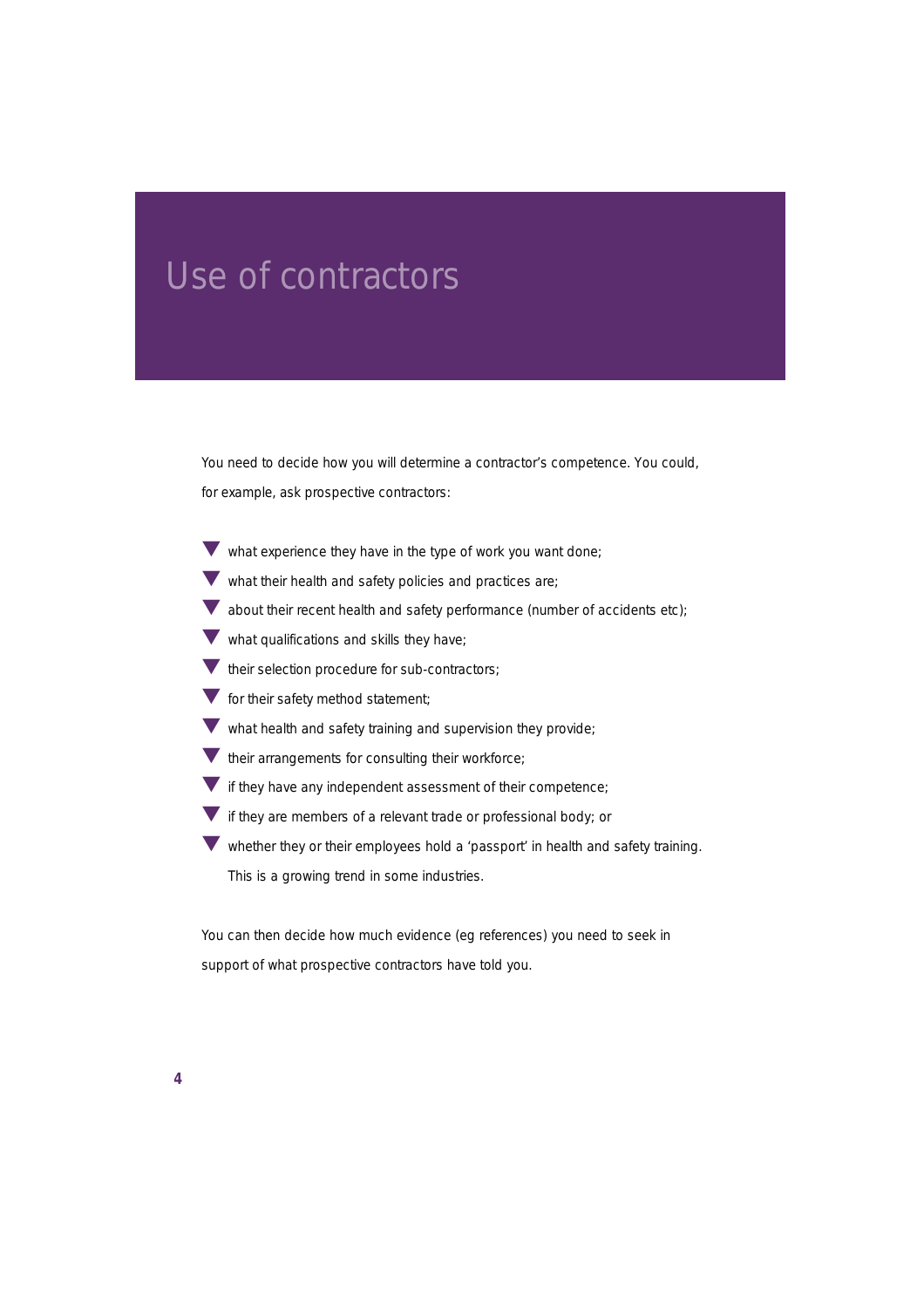#### **Select a suitable sub-contractor**

The selection of any sub-contractors is probably best left to the contractor. Clients must, however, satisfy themselves that a contractor has an effective procedure for appraising the competence of a sub-contractor. When selecting a suitable subcontractor, a contractor may use some or all of the criteria that a client may use in selecting a suitable contractor (see above). Again, the degree of competence required will depend on the work to be done.

#### **Key messages: Check the competency / co-operation**

**A contractor was engaged to repair an escalator in retail premises. The work was sub-contracted. During the work, the escalator unexpectedly set off trapping the worker's foot under the comb plate. Part of the worker's foot was amputated. The contractor was prosecuted for failing to check the competency of the sub-contractor and failing to co-operate with the sub-contractor. The contractor was found guilty and fined £4000 plus costs. The sub-contractor was prosecuted for failing to check the competency of the persons carrying out the work. The subcontractor was found guilty and fined £5000 plus costs.**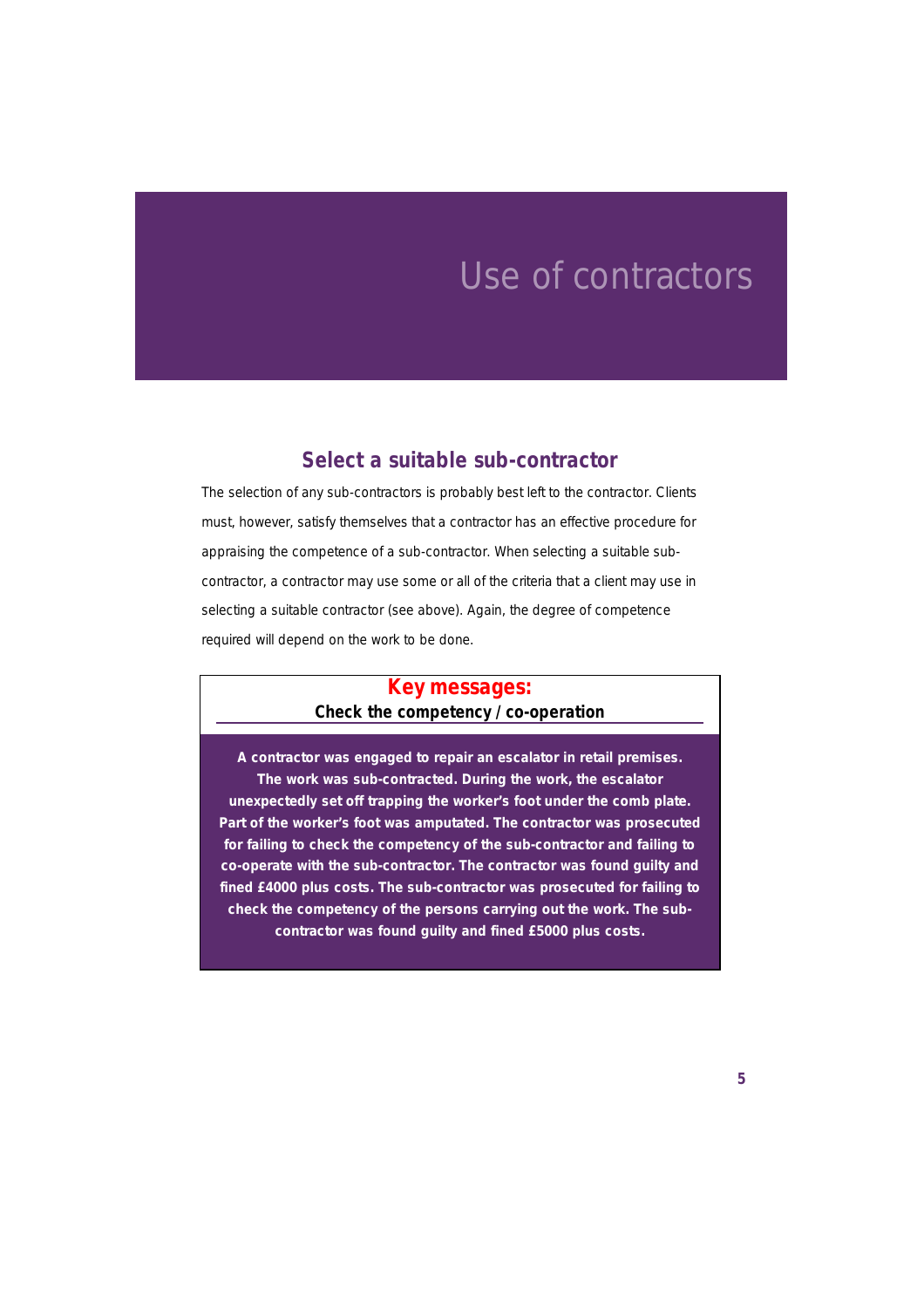#### **Assess the risks of the work**

A risk assessment must be done and both the client and contractor should be party to it. HSE's free leaflet *Five steps to risk assessment* provides guidance to employers and the self-employed on assessing risks in the workplace.

The client should already have a risk assessment for the work activities of their own business. The contractor must assess the risks for the contracted work and then both parties must get together to consider those risks from each other's work that could affect the health and safety of the workforce or anyone else. The client and the contractor need to agree the risk assessment for the contracted work and the preventative and protective steps that will apply when the work is in progress. If subcontractors are involved, they should also be part of the discussion and agreement.

#### **Key message: Do a risk assessment**

**A self-employed electrical contractor was injured while working at a client's premises when a fork-lift truck struck and dislodged the ladder he was working from. The client was prosecuted because no risk assessment had been made nor any steps put in place to ensure the contractor's** safety. The client was found quilty and fined £9000 plus costs.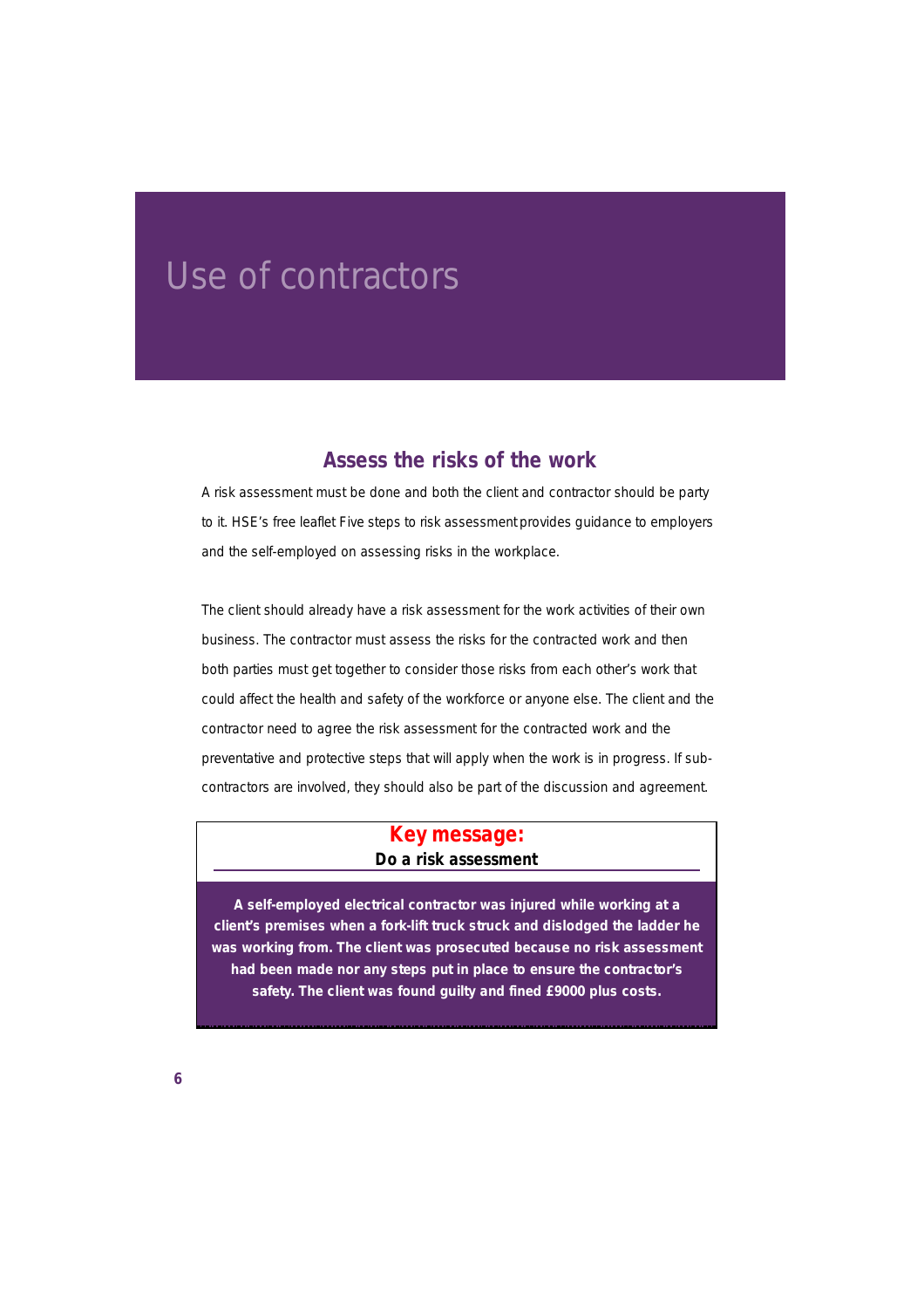#### **Provide information, instruction and training**

Clients, contractors and sub-contractors must provide their employees with information, instruction and training on anything which may affect their health and safety. HSE's free leaflet *Health and safety training. What you need to know*sets out what you need to do.

All parties need to consider what information should be passed between them and agree appropriate ways to make sure this is done. They need to exchange clear information about the risks arising from their operations, including relevant safety rules and procedures, and procedures for dealing with emergencies. This exchange of information should include details of any risks that other parties could not reasonably be expected to know about. The information must be specific to the work.

In other words, you must talk to one another.

#### **Key message: Provide information**

**A client was prosecuted for failing to provide information to a contractor working on ceiling tiles in the foyer of an occupied tower block. Unknown to the contractor, the ceiling tiles contained asbestos and were removed in an uncontrolled manner, placing the contractor and occupants at risk. The client was found guilty and fined £35 000 plus costs.**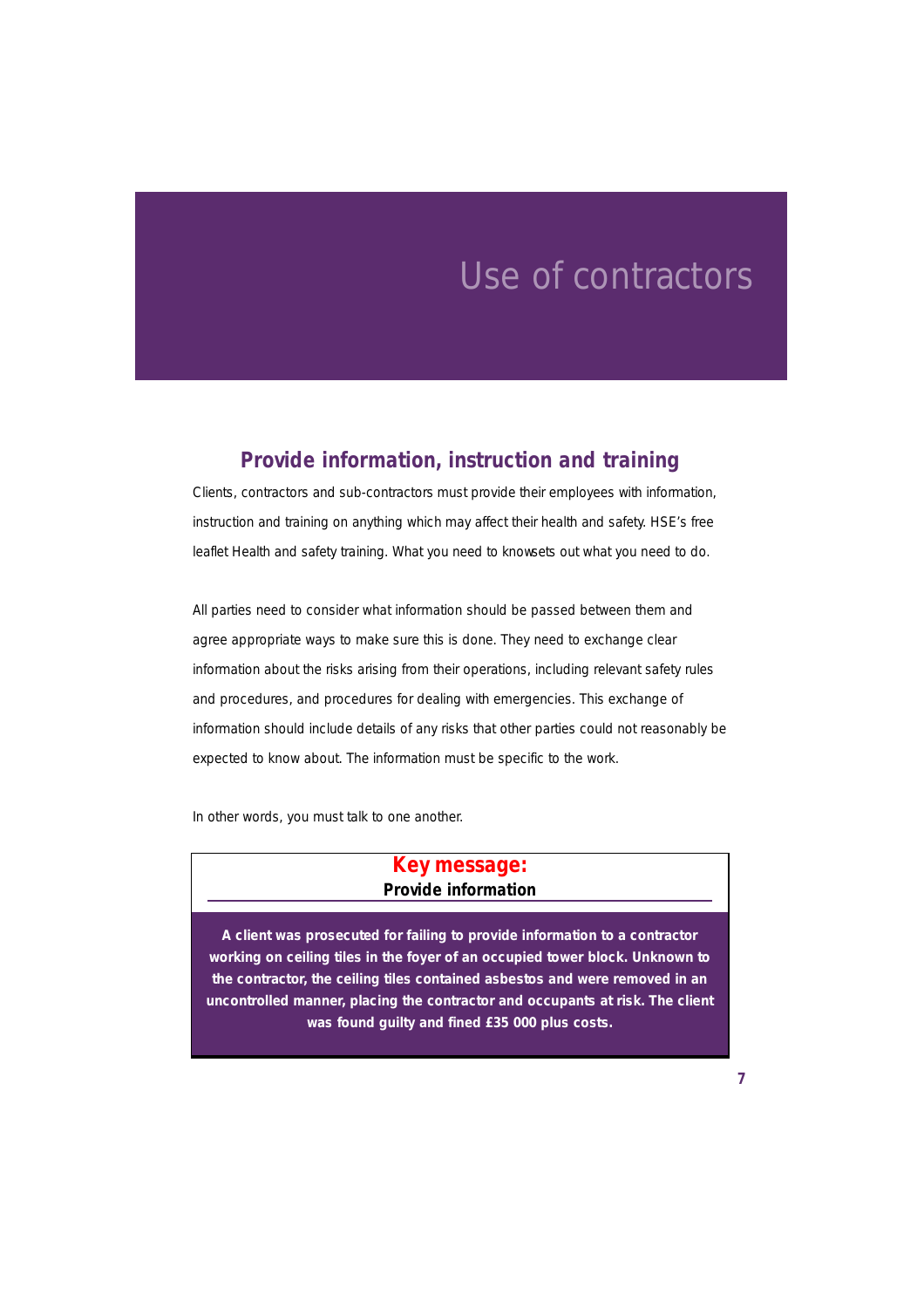The instruction and training provided by the client, the contractor and the subcontractor needs to take account of the risks from their own and each other's work.

#### **Co-operation and co-ordination**

In any client/contractor relationship, there must be co-operation and co-ordination between all the parties involved, to ensure the health and safety of all at the workplace and anyone else likely to be affected. The client should set up liaison arrangements with all parties. This could take the form of regular meetings or briefings. Liaison is particularly important where variations of the work are proposed or where more than one contractor or sub-contractor is engaged.

#### **Consulting the workforce**

Clients, contractors and sub-contractors must consult their employees on health and safety matters. Where there are recognised trade unions, consultation should be through safety representatives appointed by the unions. Trade unions have an important role to play and can provide expertise to help in the area of health and safety. Where there is no recognised trade union, different arrangements will have to be made eg through representatives elected by their employees. However the workforce is represented, they should be part of the liaison arrangements set up by the client and should be involved from the outset.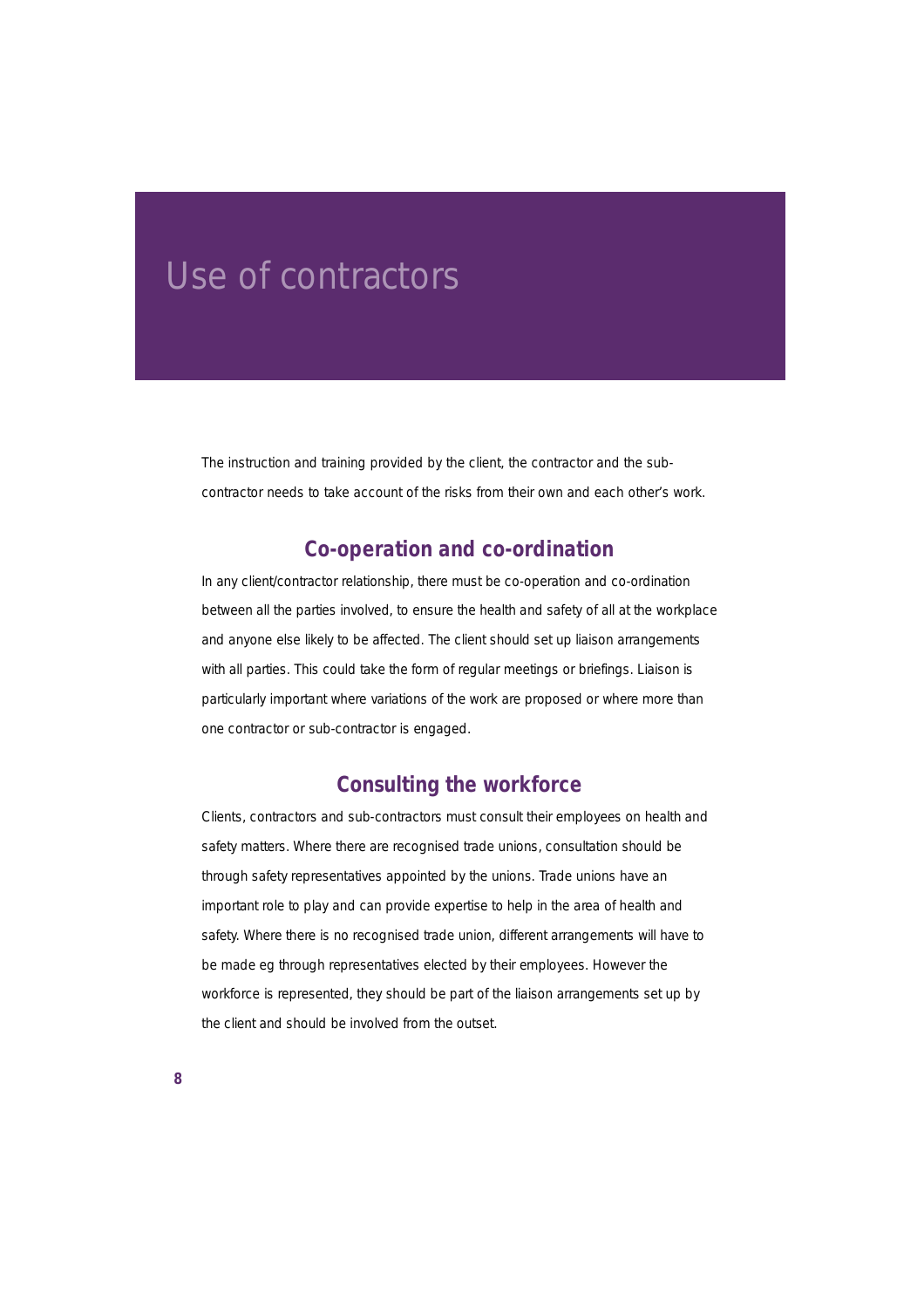#### **Management and supervision**

Clients must decide what they need to do to effectively manage and supervise the work of contractors. The more impact the contractor's work could have on the health and safety of anyone likely to be affected, the greater the management and supervisory responsibilities of the client. Clients will also have greater management and supervisory responsibilities where they know more about the health and safety implications of the contracted work than the contractor. In all circumstances, clients need sufficient knowledge and expertise to manage and supervise the contracted work. It is essential that the nature of the controls exercised by the client is agreed before work starts. An important part of this is the arrangements for the selection and control of any sub-contractors.

Clients may need to agree with the contractor how the work will be done and the precautions that will be taken. Again, the extent of the client's responsibilities will be determined by the impact that the contractor's work could have on anyone likely to be affected. Relevant issues include:

- ▼ what equipment should or should not be worked on/used;
- $\blacktriangledown$  personal protective equipment to be used and who will provide it;
- ◆ working procedures, including any permits-to-work;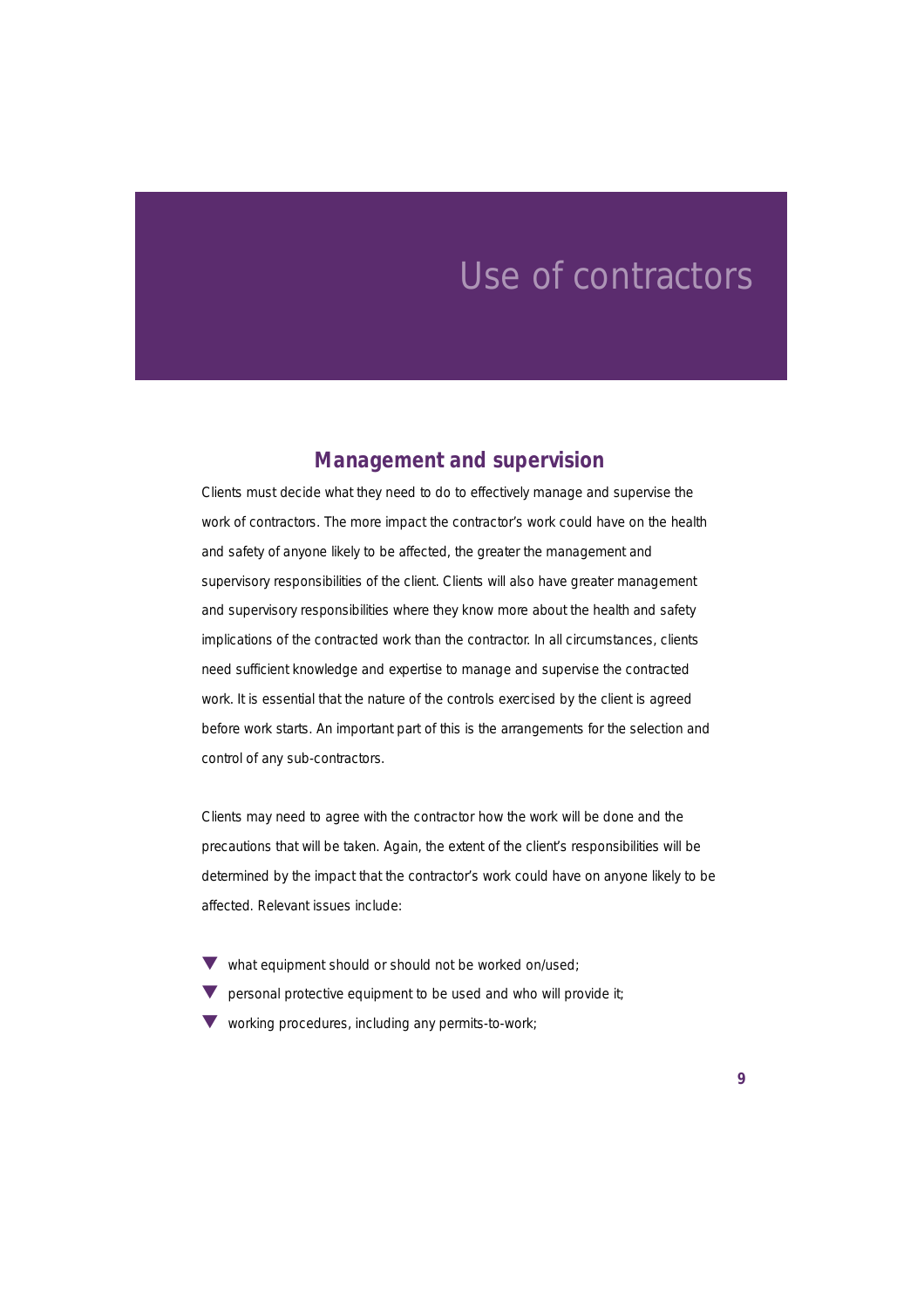- $\blacktriangledown$  the number of people needed to do the job;
- $\blacktriangledown$  reporting of accidents and safekeeping of records and plans.

Clients, contractors and sub-contractors should monitor their health and safety performance. This means checking whether the risk assessment is up to date and that control measures are working. The level of monitoring depends on the risks - the greater the risks, the greater the monitoring. Clients should make periodic checks on the contractor's performance to see if the work is being done as agreed. Contractors and sub-contractors should carry out day-to-day checks to see that what should be done is being done. Some work-related accidents, diseases and dangerous occurrences have to be reported to the enforcing authorities. It is good practice to investigate all injuries, cases of work-related ill health and 'near misses' to find out what went wrong and why they were not prevented. Clients, contractors and subcontractors should share the lessons learnt from monitoring and investigations with each other and with all the workforce.

Where health and safety requirements are not being met, the first step is for the client and the contractor to find out why and put matters right. If health and safety performance is not brought up to requirements, the client will need to stop the contractor working on the job until requirements can be met.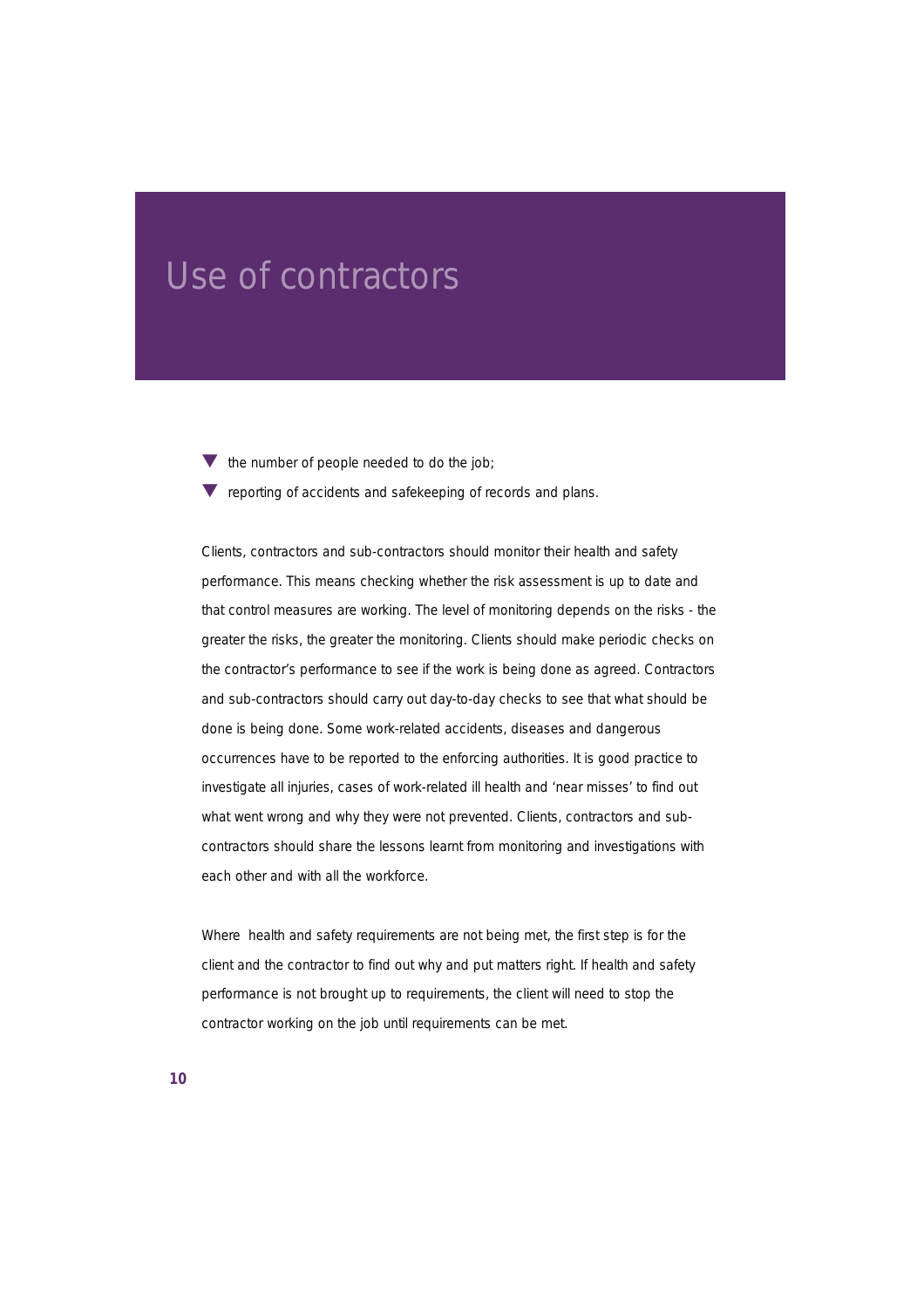Both the client and the contractor should review the work after completion to see if performance could be improved in future.

#### **Key message: Manage and supervise**

**A client failed to supervise a contractor working under their control and failed to ensure that they were competent. The client also failed to control access to their substations and to issue clear instructions. Low voltage open fuseboards were inadequately shrouded and there was no formal written system for control of minor contracts. The combination of these failings resulted in an apprentice electrician being severely injured. The client was found guilty and fined £50 000 plus costs. The contractor failed to adequately control the installation of two ceiling fans in the substations and was found guilty and fined £30 000 plus costs. The experienced electrician who was supervising the activities of the apprentice electrician failed to take simple steps to prevent contact with live equipment and was found guilty and fined £1000 plus costs.**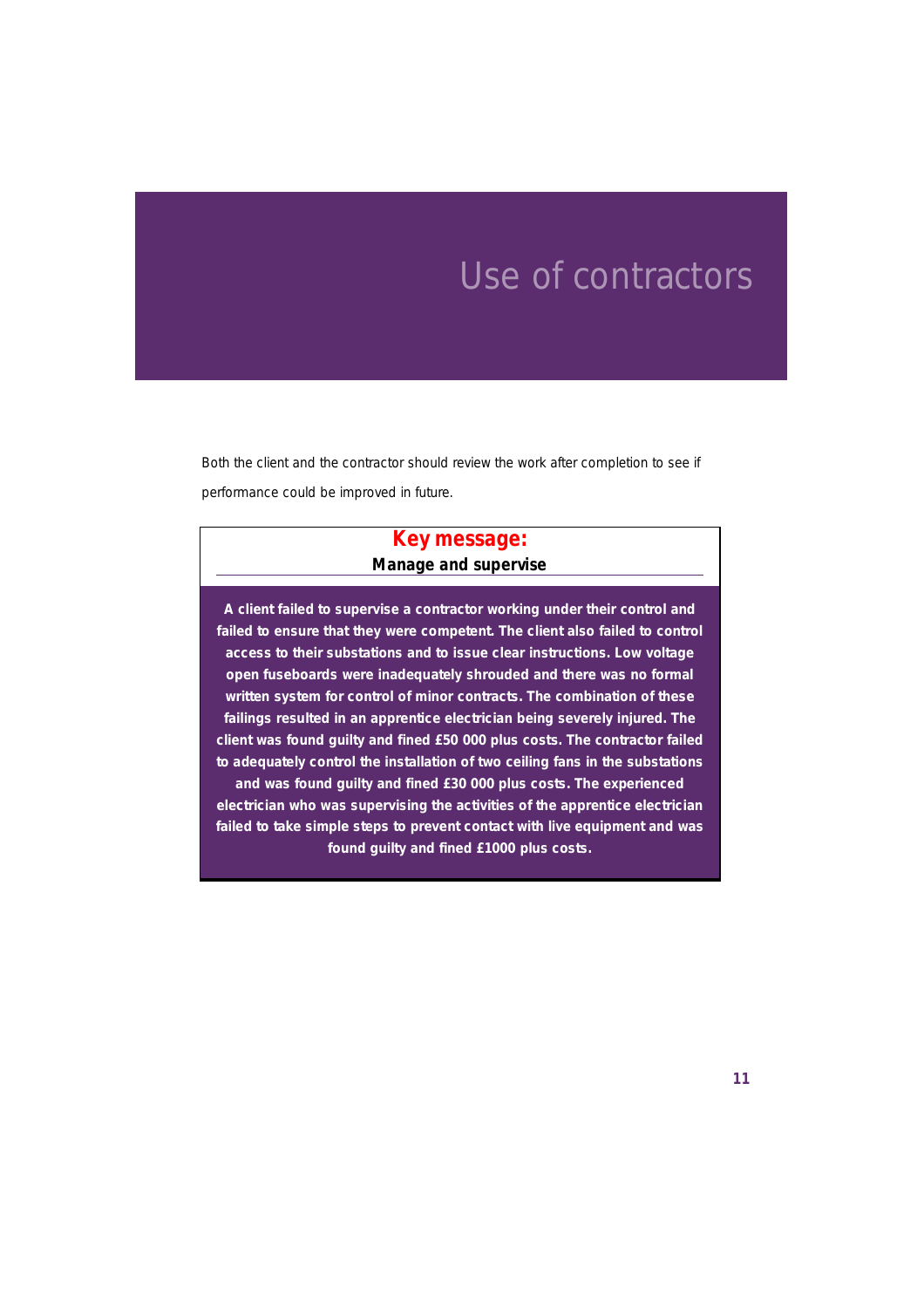### **HEALTH AND SAFETY LAW**

The Management of Health and Safety at Work Regulations 1999 are of particular importance in any client/contractor relationship. These Regulations set out requirements for a health and safety management system in all workplaces, and the accompanying Approved Code of Practice gives advice on compliance.

Clients and contractors have legal responsibilities under health and safety regulations dealing with specific hazards (eg the Control of Substances Hazardous to Health Regulations 1999, the Control of Lead at Work Regulations 1998 and the Control of Asbestos at Work Regulations 1987).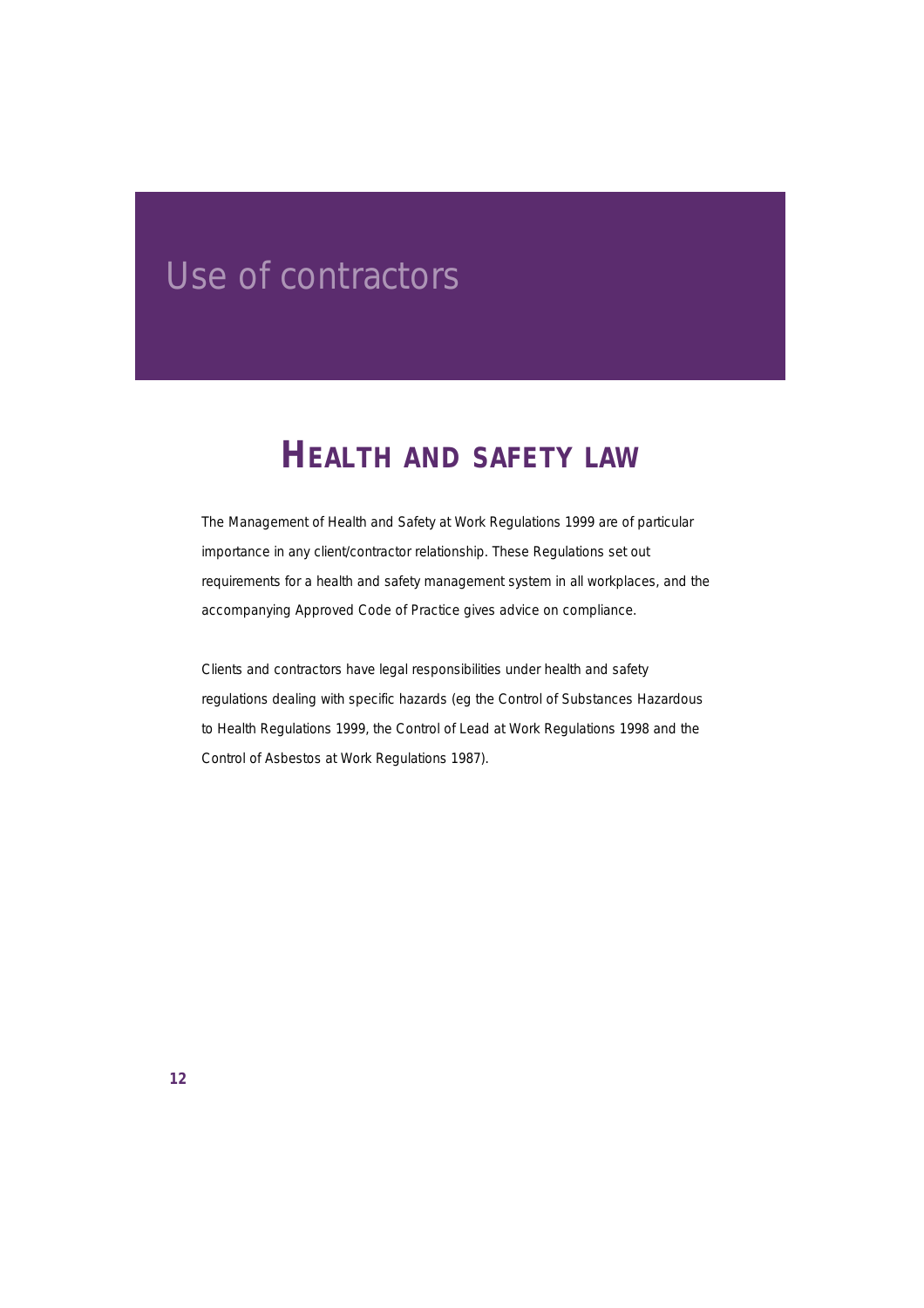### **FINDING FURTHER INFORMATION**

*Management of health and safety at work. Management of Health and Safety at Work Regulations 1999. Approved Code of Practice and Guidance*L21 (Second edition) HSE Books 2000 ISBN 0 7176 2488 9

*Managing health and safety in construction: Construction (Design and Management) Regulations 1994. Approved Code of Practice and Guidance*HSG224 HSE Books 2001 ISBN 0 7176 2139 1

Five steps to risk assessment Leaflet INDG163(rev 1) HSE Books 1998 (single copy free or priced packs of 10 ISBN 0 7176 1565 0)

*Stating your business: Guidance on preparing a health and safety policy document for small firms* Leaflet INDG324 HSE Books 2000 (single copy free or priced packs of 5 ISBN 0 7176 1799 8)

*A guide to the Reporting of Injuries, Diseases and Dangerous Occurrences Regulations 1995* L73 (Second edition) HSE Books 1999 ISBN 0 7176 2431 5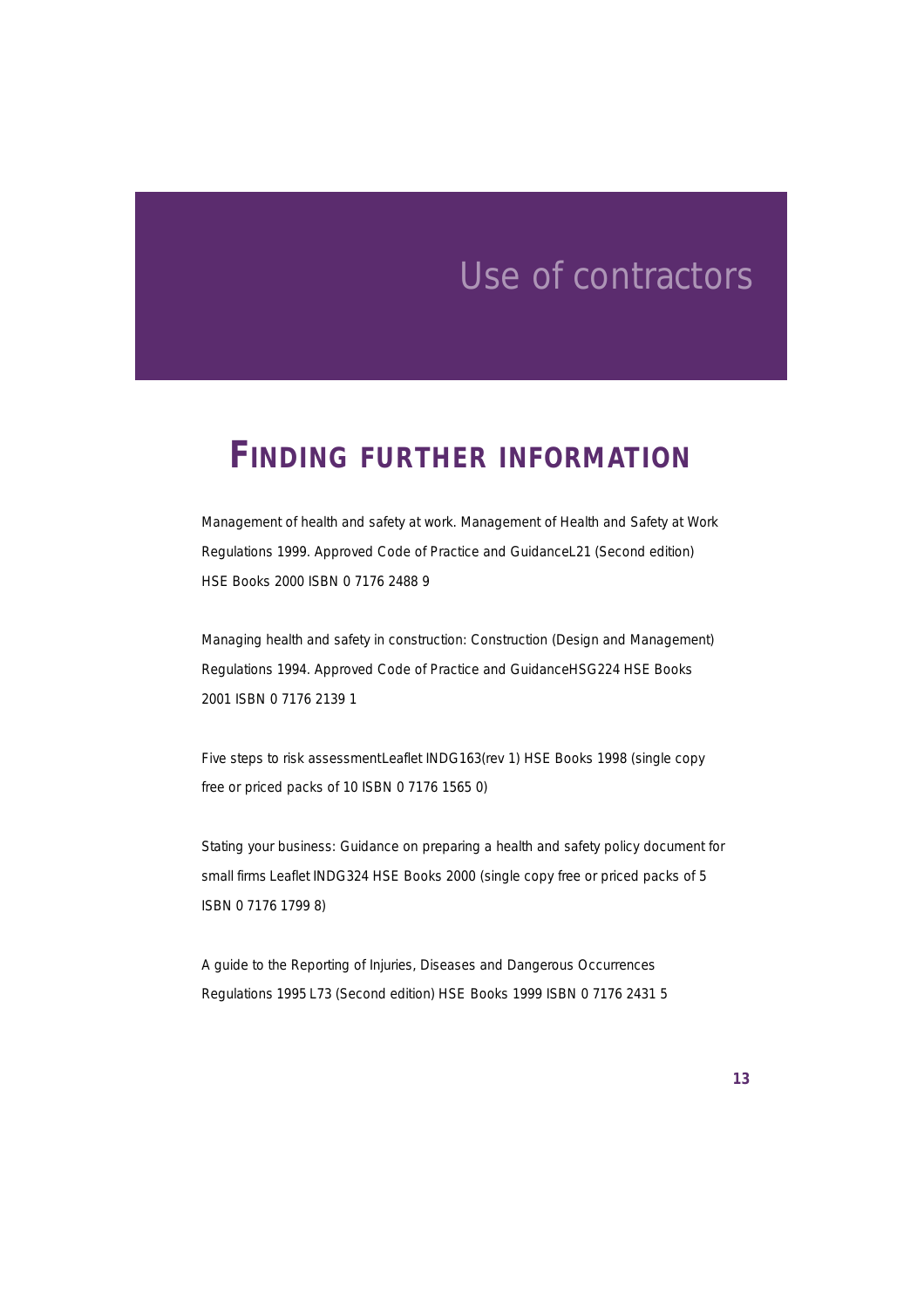*Health and safety training: What you need to know*Leaflet INDG345 HSE Books 2001 (single copy free or priced packs of 15 ISBN 0 7176 2137 5)

*Managing contractors: A guide for employers*HSG159 HSE Books 1997 ISBN 0 7176 1196 5

*Working together: Guidance on health and safety for contractors and suppliers eaflet* INDG268(rev) HSE Books 2002 (single copy free or priced packs of 10 ISBN 0 7176 2253 3)

For further information see HSE's website at www.hse.gov.uk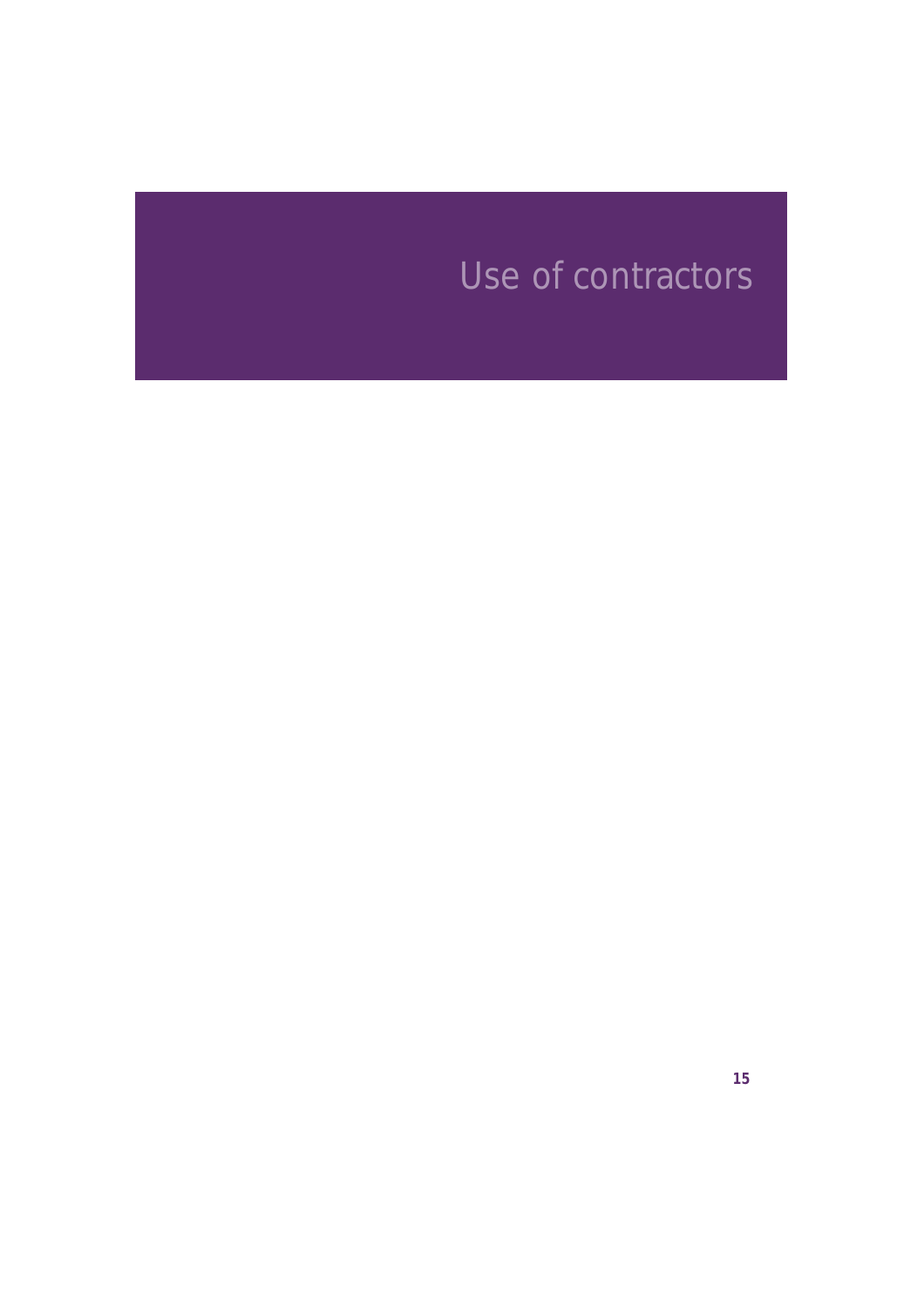#### **INDG368 Reprinted 11/03 C750**

Printed and published by the Health and Safety Executive